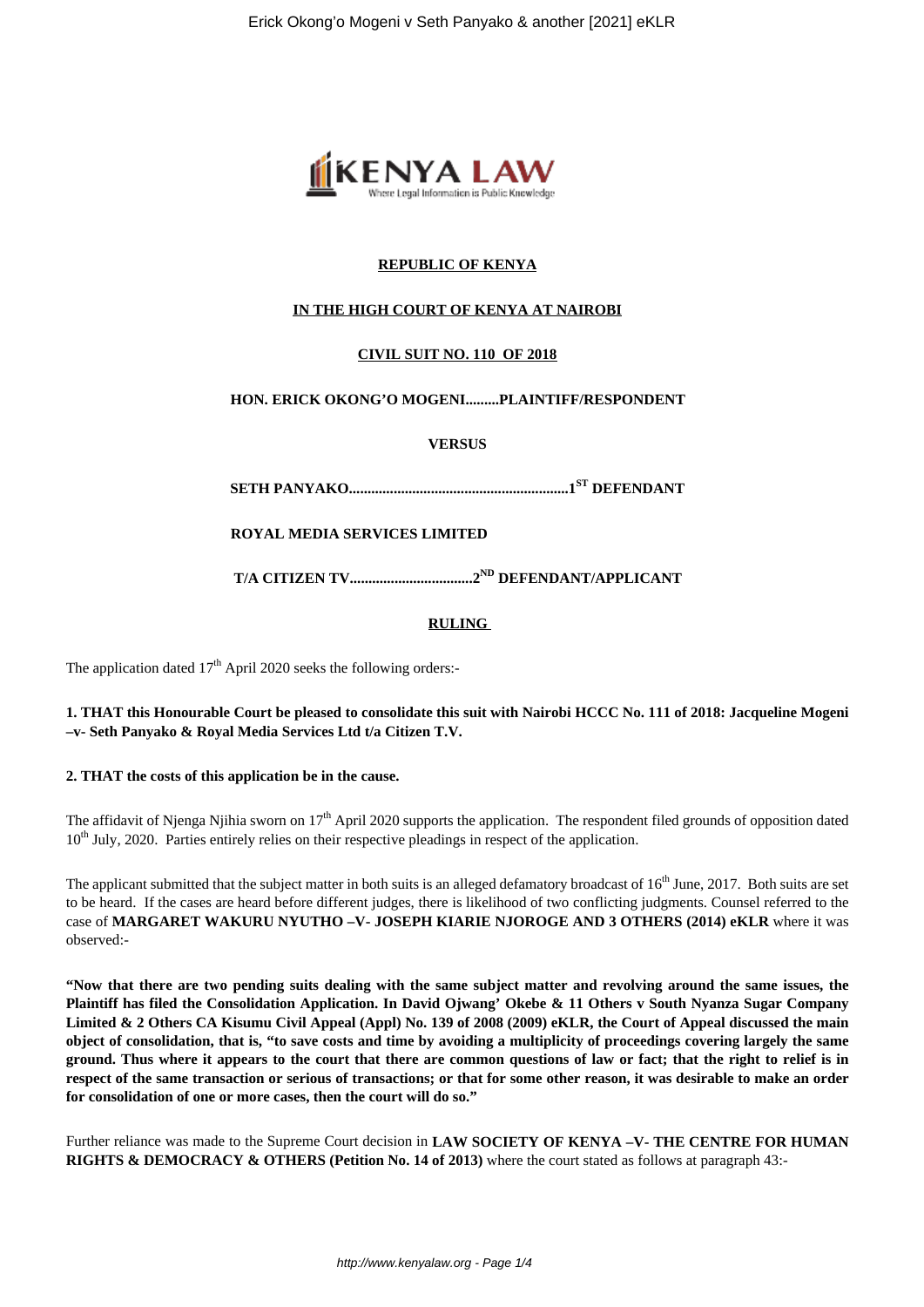**"The essence of consolidation is to facilitate the efficient and expeditious disposal of disputes, and to provide a framework for a fair and impartial dispensation of justice to the parties. Consolidation was never meant to confer any undue advantage upon the party that seeks it, nor was it intended to occasion any disadvantage towards the party that opposes it. In the matter at hand, this Court would have to be satisfied that the appeals sought to be consolidated turn upon the same or similar issues. In addition, the Court must be satisfied that no injustice would be occasioned to the respondents if consolidation is ordered as prayed."**

According to the applicant no injustice will be occasioned to the parties if the two suits are consolidated.

The grounds of opposition to the application are:-

1) The two plaintiffs in the different suits were defamed in their own capacity and each will be required to prove his/her case separately.

2) The questions of facts in the two matters are not the same.

3) The suit against the 1<sup>st</sup> defendant in this suit has already been determined and judgment was entered in the separate suits.

4) The consolidation of the suits would result in issues in dispute being clouded and would frustrate the just determination of the suits.

5) The Application dated  $17<sup>th</sup>$  April 2020 is incompetent, fatally defective and an abuse of the court, the same has not raised any provision of law for consolidation of suit.

6) The  $2<sup>nd</sup>$  defendant's/applicant's application dated  $17<sup>th</sup>$  April 2020 does not satisfy the criteria for consolidation of suits, is thus without merit and should thus be dismissed with costs to the Plaintiff/Respondent.

The issue for determination is whether the two suits namely HCCC 110 of 2018 and 111 of 2018 should be consolidated. The dispute arose from a live coverage aired by the  $2<sup>nd</sup>$  defendant on  $16<sup>th</sup>$  June, 2017. The coverage referred to both plaintiffs in the two suits. It is true that reference to each one of them differs and the respondent's contention that each of them was defamed individually. However, there is no provision in law that suits relating to defamation cannot be consolidated. The underlying objective is to have suits determined within the shortest possible time and where two suits can be heard jointly, then the court should not hesitate to consolidate them.

In the case of **RMG** –V- NG & ANOTHER (Nairobi HCCC No. 29 of 2009 (OS), the court considered the principles of consolidation of suits and states as follows:-

*"…Where there is common question of law or fact in actions having sufficient importance in proportion to the rest of each action to render it desirable that the whole of the matters should be disposed of at the same time, consolidation should rise.*

**The principle is that consolidation of suits will be ordered where common questions of law or fact arise of such importance as to make it desirable that the whole of the matters be disposed of at the same time. The would mean that the suits are brought together with a view to disposing of them simultaneously, if the questions of law or fact to be answered in each of them are one or common, and they can conveniently be so disposed of simultaneously."**

Similarly, in the case of **KOREAN UNITED CHURCH OF KENYA & 3 OTHERS –V- SENG HA SAND (2014) eKLR** the court observed as follows:-

**"Consolidation of suits is done for purposes of achieving the overriding objective of the Civil Procedure Act, that is, for expeditious and proportionate disposal of civil disputes. The main purpose of consolidation of suits is to save costs, time and effort and to make the conduct of several actions more convenient by treating them as one action."**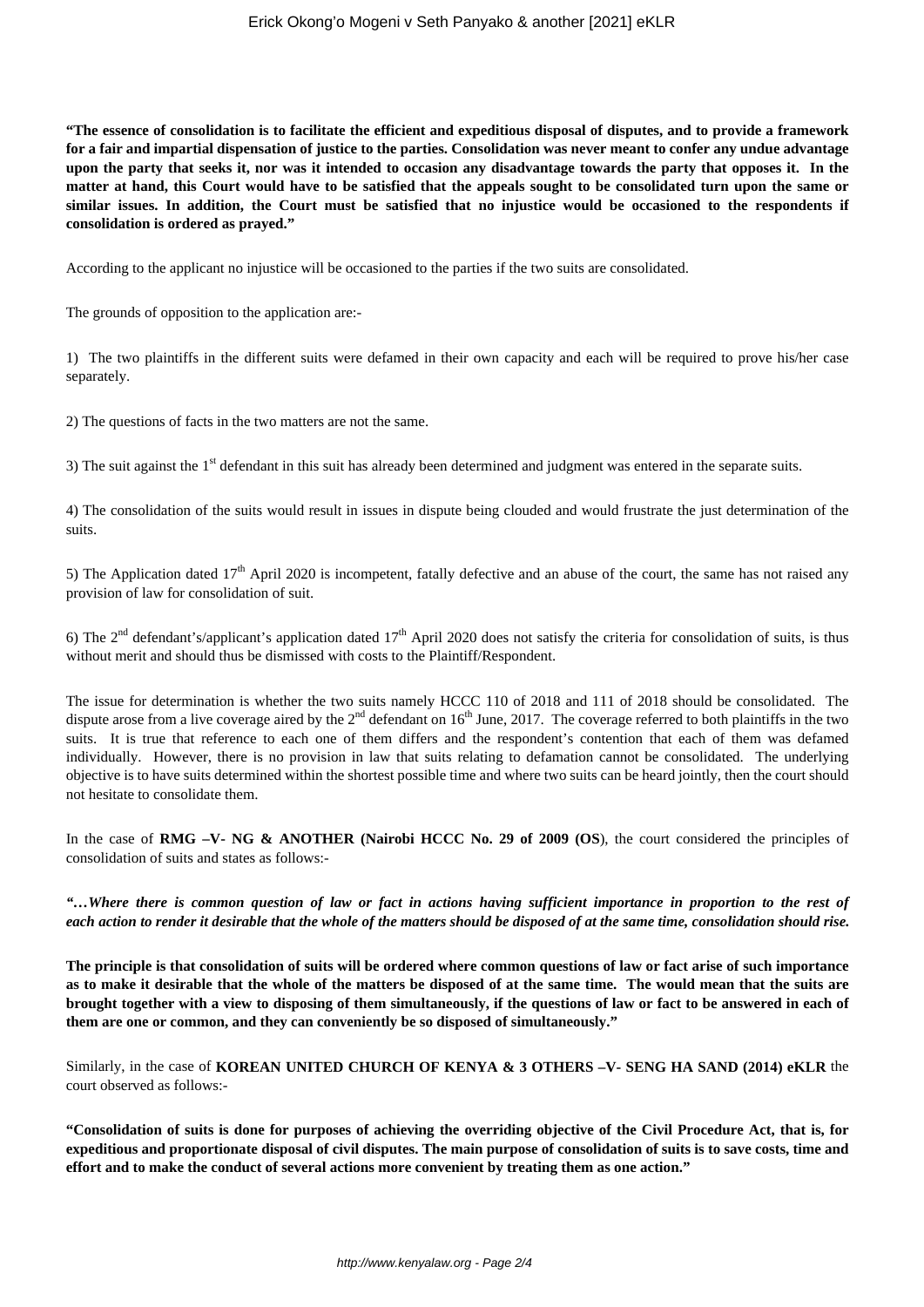In the case of LAW SOCIETY OF KENYA -V- DEMOCRACY & 12 OTHERS (2014) eKLR (Petition 14 of 2013), the Supreme Court in a ruling delivered on 8<sup>th</sup> April, 2013 (S.C. Wanjala JSC and S.N. Ndungu JSC) observed as follows at paragraph  $39: -$ 

**"The essence of consolidation is to facilitate the efficient and expeditious disposal of disputes, and to provide a framework for a fair and impartial dispensation of justice to the parties. Consolidation was never meant to confer any undue advantage upon the party that seeks it, nor was it intended to occasion any disadvantage towards the party that opposes it. In the matter at hand, this Court would have to be satisfied that the appeals sought to be consolidated turn upon the same or similar issues. In addition, the Court must be satisfied that no injustice would be occasioned to the respondents if consolidation is ordered as prayed.**

**In the circumstances, would it serve the interests of justice to consolidate the appeals in which the parties are the same, and the central issue is the same even if worded differently" The irresistible conclusion is in the affirmative. We do not see what good would result from denying the applicant's prayer for consolidation, and allowing each of the appellants to appropriately canvas its cause. The alternative position would result in undesirable delays in concluding a matter of great public interest. It is obvious to us that, in the interests of all parties, the central issue in the appeals ought to be determined expeditiously and conclusively by this Court. Consolidation of the appeals, in our perception, would significantly advance that goal."**

Consolidation involves the bringing together of more than one suit and have them determined jointly. This can only occur if the subject matter in dispute in both cases is similar. If the filing of the suits was triggered by an event which occurred on the same day or where such event or events occurred on different dates but called for action by both claimants or involves the same transaction or involve similar reliefs by the plaintiffs, an order of consolidation would be most ideal. In the case of **EAN KENYA LIMITED –V-JOH SAWERS & 4 OTHERS (2007) eKLR** it was stated that "... the test to be applied is not whether the parties are the same but whether the same or similar questions of law or fact are involved in the suits."

The plaint in Civil Case number 110 is dated 18<sup>th</sup> May 2018. It was filed by the firm of Okong'o Omogeni & Co. Advocates. The reliefs being sought are damages for slander, defamation and libel. Similarly, the plaint in Civil Suit number 111 of 2018 is dated 18<sup>th</sup> May, 2019 and was filed by the same firm of advocates. The claimant is also seeking general damages for slander, defamation and libel. The claim is based on the same alleged defamatory information.

It is evident that the two suits emanate from the same cause of action. The plaintiffs are complaining against the live coverage aired by the  $2<sup>nd</sup>$  defendant on  $16<sup>th</sup>$  June, 2017. I am alive to the fact that both plaintiffs were defamed in their different personal capacities. However, consolidation will enable the court deal with the same issues simultaneously. Consolidation will also reduce the risk of having two different court versions of the impugned live coverage. I would equate the two cases to a road traffic accident involving passengers who are unknown to each other. Each plaintiff would be entitled to damages according to the injuries suffered.

It is therefore my finding that justice will be served faster if the two suits are consolidated. The same advocates appear for both parties and consolidation would enable a smooth hearing of both cases at the same time. The upshot is that the application dated 17<sup>th</sup> April 2020 is hereby granted as prayed. Civil Suit number 110/2018 and 111 of 2018 are hereby consolidated. The main file shall be HCCC No. 110 of 2018.

Costs of the application shall be in the cause.

### **DATED AND SIGNED AT NAIROBI THIS 23RD DAY OF NOVEMBER, 2021.**

**...............................**

**S. CHITEMBWE**

**JUDGE**